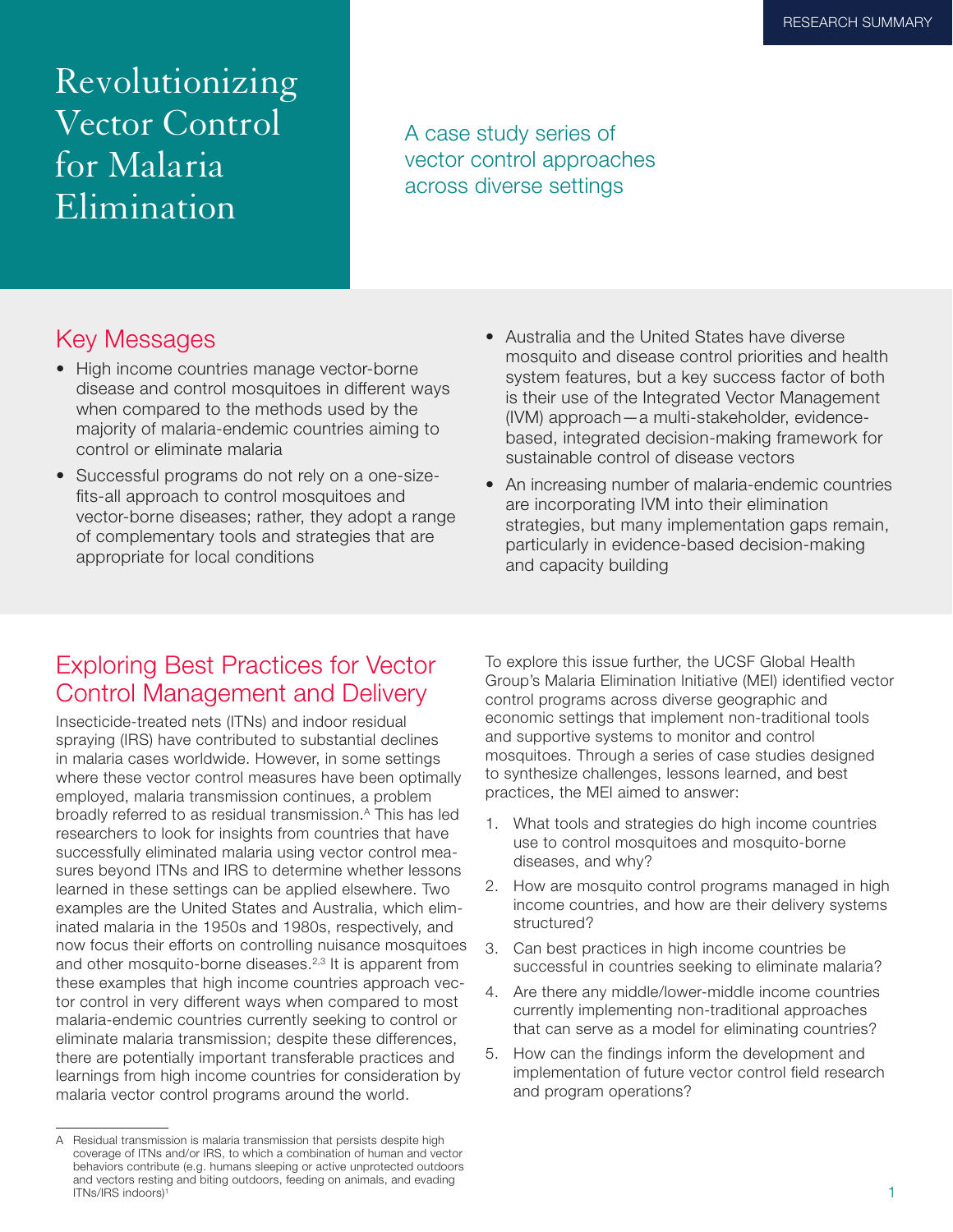The MEI's research team documented the supportive systems and tools used by malaria or mosquito control programs in Australia, Tanzania and the US with a goal of identifying key challenges and factors that drive success across all locations. The case studies were conducted with a mixed methods approach, including extensive literature reviews, program document and record reviews, site visits and observations, and key informant interviews. Essential malaria or mosquito control personnel were interviewed on the main program components, including: interventions, legislation, supply chain, community engagement, governance, operational decision-making, human resources, supervision, management, monitoring and evaluation, financing, intersectoral collaboration, and surveillance. The team also conducted a review of published literature and program documents on the malaria elimination program in Bali, Indonesia.

## Common Themes Emerged across Socioeconomic Settings and Diverse Program Goals

While the range of socioeconomic settings and program goals and objectives led to context-specific findings, common themes emerged across case studies.

- There is no one-size-fits-all approach to vector control. The programs examined in the case studies use multiple vector control interventions, targeting different life stages of the mosquito vector and at varying frequency. Despite the diversity of interventions used by each program, all employ larval source management techniques with much success. Stakeholders agreed that the strength of a program is largely determined by a tailored, integrated package of interventions and supportive activities such as surveillance and monitoring, based on local vector biology and ecology, available funding, and human resource capacity.
- Legislation that gives program staff legal authority to carry out mosquito control activities on public and private properties helps ensure the quality, coverage, and timeliness of interventions, but not all programs are able to enforce such laws, rendering them ineffective.
- The programs in Australia and United States are funded through local property taxes, resulting in relatively consistent and predictable budgets from year to year. In Indonesia and Tanzania, activities are supported through local and national government health budgets as well as external funders; while reliance on domestic funding gives these programs more control over their activity selection, budgets are often limited and may be diverted toward other health priorities.
- The most effective programs are flexible and responsive. Empowering local level staff, including field workers, to make operational decisions based on daily realities rather than relying on a top-down,

prescriptive approach ensures interventions are adapted to need.

- All programs make use of large cadres of casual/ seasonal workers to carry out daily activities, lowering overhead costs; however, challenges associated with this approach to staffing include high turnover, need for constant training, and risk of poor buy-in to the program mission, all of which can negatively impact intervention quality.
- Each country has differing management styles, and program managers have a range of academic and professional backgrounds. Despite this diversity, effective and well-respected managers have shared traits, including encyclopedic knowledge and expertise on all aspects of the program, dedication to the program mission, and avid, vocal support for and trust in his/her staff.
- The routine collection of entomological and epidemiological data to guide operational decision-making allows programs to be responsive and adaptable in deploying the most appropriate vector control interventions. The degree to which programs gather these data varies amongst the case study locations, but the most successful programs collect and analyze a wide range of both entomological and disease indicators on a daily and weekly basis.
- Most community outreach focuses on educating the public on keeping their home environments clear of breeding sites and notifying program staff of problem areas; active involvement of the community in control efforts was noted by the programs as universally important to success.
- The collaboration of mosquito or malaria control programs with academic institutions and/or government agencies creates synergies in research, improves communication and coordination, and generates opportunities for integration and efficiencies. All case study programs have established relationships with research institutions and engage, in some form or another, in data-sharing or research activities.

# Strong Vector Control Programs Are Guided by the Five Elements of Integrated Vector Management

While strong infrastructure and ample financial and material support contributes significantly to the strength of the Australia and US mosquito control programs, a major success factor for both countries is their use of an Integrated Vector Management (IVM) approach to guide program operations. IVM is a rational decision-making process emphasizing the roles of advocacy, social mobilization, and legislation; intersectoral collaboration; integration of control methods; evidence generation through surveillance and research; and capacity-building (Figure 1). Increasing numbers of malaria-endemic countries, including Tanzania and Indonesia, are incorporating